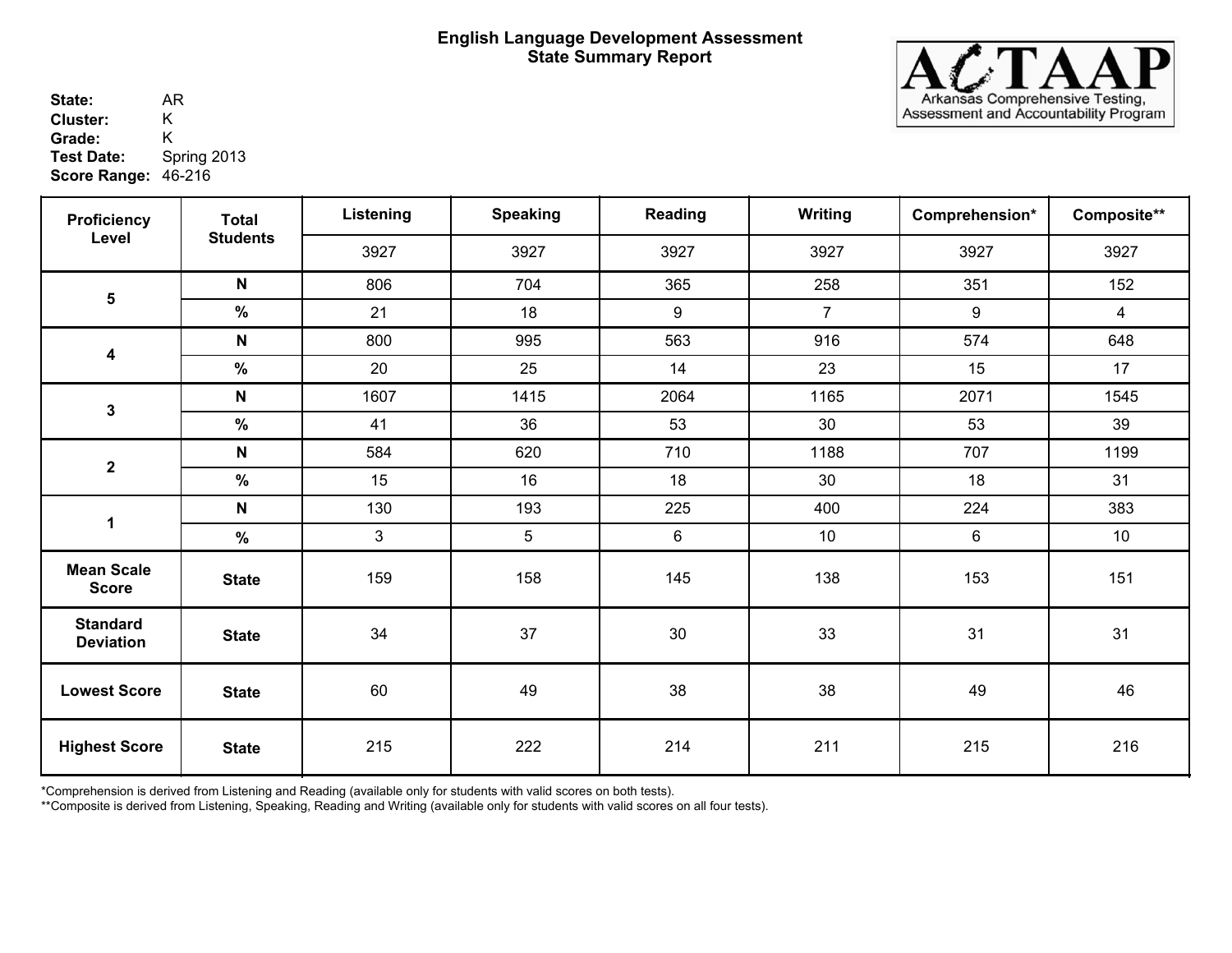

State: AR<br>Cluster: 1-2 50-225 **Score Range:** AR **Cluster:** 1-2<br>**Grade:** 01 **Grade:**<br>Test Date: **Test Date:** Spring 2013

| <b>Proficiency</b>                  | <b>Total</b>    | Listening      | <b>Speaking</b> | Reading | <b>Writing</b>  | Comprehension* | Composite**    |
|-------------------------------------|-----------------|----------------|-----------------|---------|-----------------|----------------|----------------|
| Level                               | <b>Students</b> | 3684           | 3684            | 3684    | 3684            | 3684           | 3684           |
|                                     | $\mathsf{N}$    | 1065           | 954             | 589     | 403             | 579            | 310            |
| $5\phantom{.0}$                     | $\%$            | 29             | 26              | 16      | 11              | 16             | 8              |
| $\boldsymbol{4}$                    | N               | 787            | 965             | 1050    | 1406            | 1056           | 1121           |
|                                     | $\%$            | 21             | 26              | 29      | 38              | 29             | 30             |
| $\mathbf{3}$                        | N               | 1186           | 1105            | 1084    | 871             | 1095           | 1107           |
|                                     | $\%$            | 32             | 30              | 29      | 24              | 30             | 30             |
| $\mathbf{2}$                        | N               | 491            | 487             | 763     | 817             | 758            | 898            |
|                                     | $\%$            | 13             | 13              | 21      | 22              | 21             | 24             |
| $\mathbf 1$                         | N               | 155            | 173             | 198     | 187             | 196            | 248            |
|                                     | $\%$            | $\overline{4}$ | $5\phantom{.0}$ | 5       | $5\phantom{.0}$ | $\sqrt{5}$     | $\overline{7}$ |
| <b>Mean Scale</b><br><b>Score</b>   | <b>State</b>    | 175            | 169             | 163     | 153             | 169            | 165            |
| <b>Standard</b><br><b>Deviation</b> | <b>State</b>    | 34             | 37              | 36      | 35              | 33             | 33             |
| <b>Lowest Score</b>                 | <b>State</b>    | 67             | 56              | 46      | 32              | 57             | 50             |
| <b>Highest Score</b>                | <b>State</b>    | 222            | 226             | 236     | 216             | 229            | 225            |

\*Comprehension is derived from Listening and Reading (available only for students with valid scores on both tests).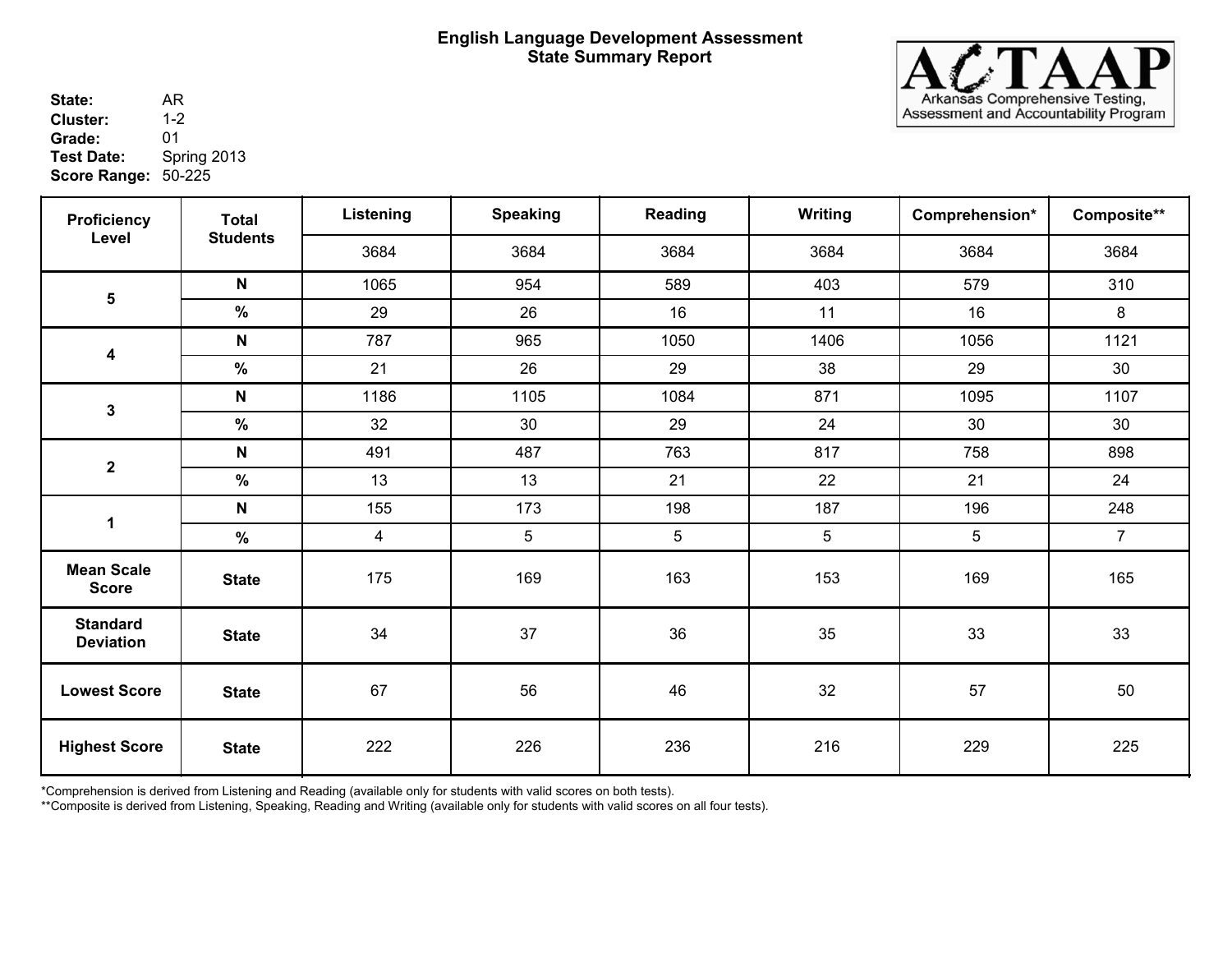

State: AR<br>Cluster: 1-2 50-225 **Score Range:** AR **Cluster:** 1-2<br>**Grade:** 02 **Grade:**<br>Test Date: **Test Date:** Spring 2013

| <b>Proficiency</b>                  | <b>Total</b>    | Listening      | <b>Speaking</b> | Reading        | Writing | Comprehension* | Composite** |
|-------------------------------------|-----------------|----------------|-----------------|----------------|---------|----------------|-------------|
| Level                               | <b>Students</b> | 3368           | 3368            | 3368           | 3368    | 3368           | 3368        |
|                                     | $\mathsf{N}$    | 1204           | 1178            | 798            | 507     | 783            | 419         |
| $\overline{\mathbf{5}}$             | $\frac{9}{6}$   | 36             | 35              | 24             | 15      | 23             | 12          |
|                                     | $\mathsf{N}$    | 790            | 943             | 1188           | 1367    | 1191           | 1260        |
| $\overline{\mathbf{4}}$             | $\%$            | 23             | 28              | 35             | 41      | 35             | 37          |
| $\mathbf{3}$                        | $\mathsf{N}$    | 887            | 811             | 807            | 737     | 828            | 904         |
|                                     | $\%$            | 26             | 24              | 24             | 22      | 25             | 27          |
| $\boldsymbol{2}$                    | $\mathsf{N}$    | 367            | 302             | 449            | 612     | 440            | 632         |
|                                     | $\%$            | 11             | 9               | 13             | 18      | 13             | 19          |
| 1                                   | N               | 120            | 134             | 126            | 145     | 126            | 153         |
|                                     | $\%$            | $\overline{4}$ | $\overline{4}$  | $\overline{4}$ | 4       | $\overline{4}$ | 5           |
| <b>Mean Scale</b><br><b>Score</b>   | <b>State</b>    | 181            | 178             | 173            | 159     | 177            | 173         |
| <b>Standard</b><br><b>Deviation</b> | <b>State</b>    | 33             | 37              | 37             | 35      | 34             | 33          |
| <b>Lowest Score</b>                 | <b>State</b>    | 67             | 56              | 46             | 32      | 57             | 50          |
| <b>Highest Score</b>                | <b>State</b>    | 222            | 226             | 236            | 216     | 229            | 225         |

\*Comprehension is derived from Listening and Reading (available only for students with valid scores on both tests).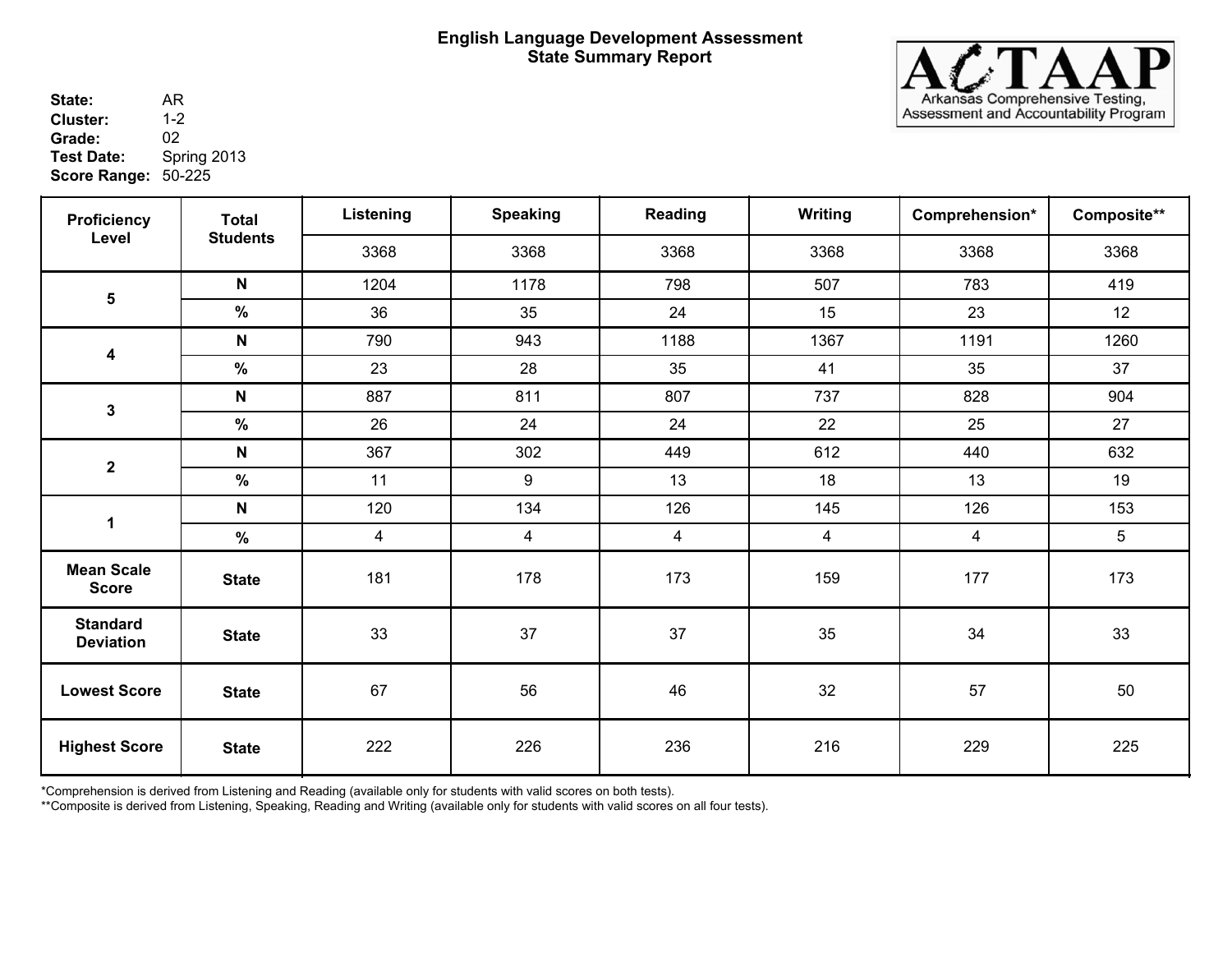

State: AR<br>Cluster: 3-5 **Score Range: 123-927** 2001 2002 2004 AR **Cluster:** 3-5<br>**Grade:** 03 **Grade:**<br>Test Date: **Test Date:** Spring 2013

| <b>Proficiency</b>                  | <b>Total</b>    | Listening      | <b>Speaking</b> | Reading | <b>Writing</b> | Comprehension* | Composite**  |
|-------------------------------------|-----------------|----------------|-----------------|---------|----------------|----------------|--------------|
| Level                               | <b>Students</b> | 3202           | 3202            | 3202    | 3202           | 3202           | 3202         |
|                                     | $\mathsf{N}$    | 745            | 959             | 505     | 55             | 435            | 30           |
| $\overline{\mathbf{5}}$             | $\%$            | 23             | 30              | 16      | $\overline{2}$ | 14             | $\mathbf{1}$ |
|                                     | N               | 691            | 1496            | 1024    | 869            | 1029           | 838          |
| 4                                   | $\%$            | 22             | 47              | 32      | 27             | 32             | 26           |
| $\mathbf 3$                         | $\mathsf{N}$    | 1040           | 554             | 444     | 1024           | 561            | 1062         |
|                                     | %               | 32             | 17              | 14      | 32             | 18             | 33           |
| $\mathbf{2}$                        | $\mathsf{N}$    | 491            | 114             | 741     | 1066           | 733            | 873          |
|                                     | $\frac{9}{6}$   | 15             | $\overline{4}$  | 23      | 33             | 23             | 27           |
| $\mathbf{1}$                        | $\mathsf{N}$    | 235            | 79              | 488     | 188            | 444            | 399          |
|                                     | $\frac{0}{0}$   | $\overline{7}$ | $\overline{2}$  | 15      | $6\phantom{1}$ | 14             | 12           |
| <b>Mean Scale</b><br><b>Score</b>   | <b>State</b>    | 630            | 753             | 618     | 613            | 624            | 653          |
| <b>Standard</b><br><b>Deviation</b> | <b>State</b>    | 126            | 139             | 159     | 117            | 131            | 110          |
| <b>Lowest Score</b>                 | <b>State</b>    | 100            | 168             | 102     | 123            | 101            | 123          |
| <b>Highest Score</b>                | <b>State</b>    | 931            | 933             | 930     | 932            | 931            | 927          |

\*Comprehension is derived from Listening and Reading (available only for students with valid scores on both tests).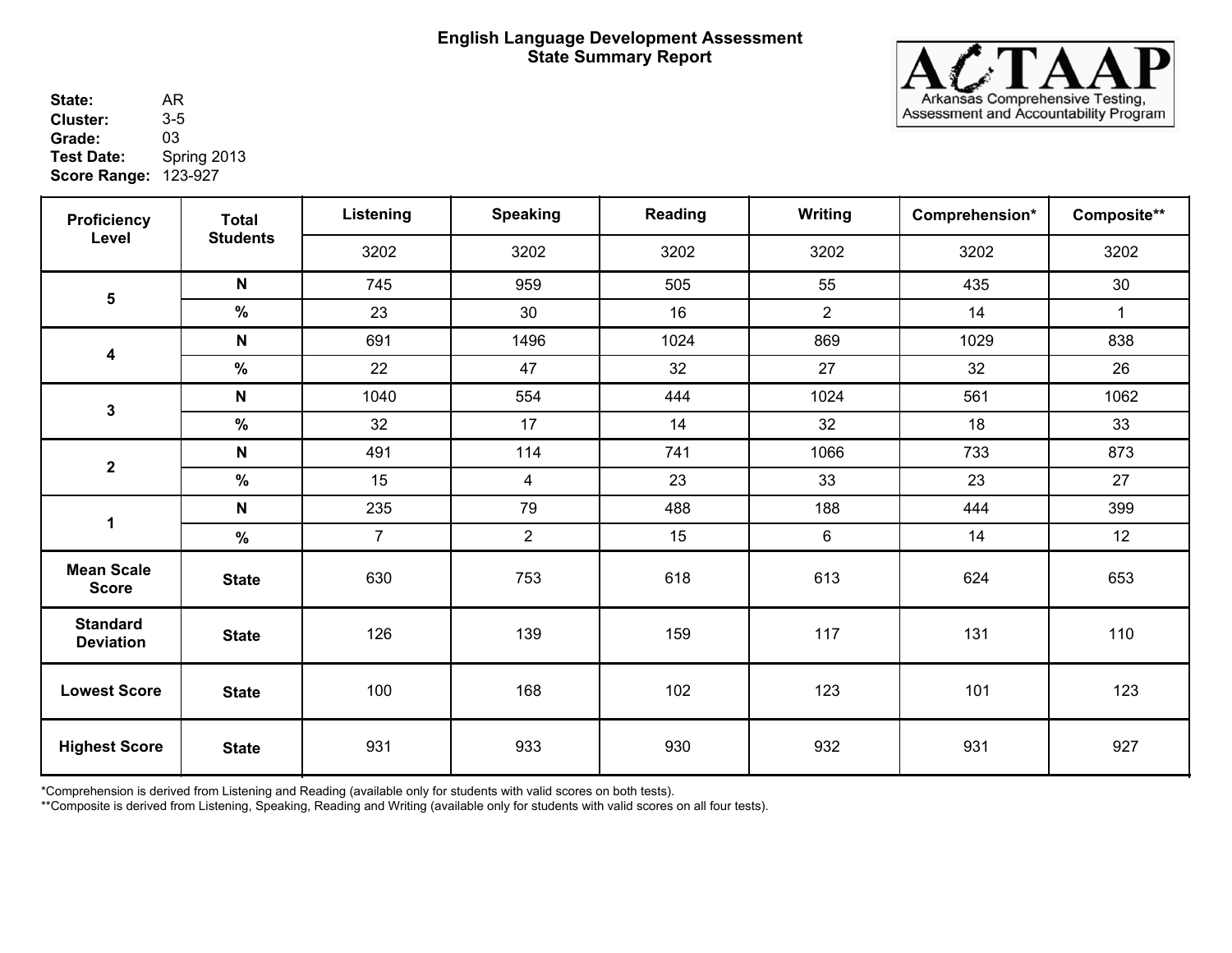

State: AR<br>Cluster: 3-5 **Score Range: 123-932** AR **Cluster:** 3-5<br>**Grade:** 04 **Grade:**<br>Test Date: **Test Date:** Spring 2013

| <b>Proficiency</b><br>Level         | <b>Total</b>    | Listening      | <b>Speaking</b> | Reading        | Writing        | Comprehension*   | Composite**    |
|-------------------------------------|-----------------|----------------|-----------------|----------------|----------------|------------------|----------------|
|                                     | <b>Students</b> | 3224           | 3224            | 3224           | 3224           | 3224             | 3224           |
|                                     | $\mathsf{N}$    | 1517           | 1314            | 1133           | 174            | 1071             | 144            |
| $\overline{\mathbf{5}}$             | $\%$            | 47             | 41              | 35             | 5              | 33               | $\overline{4}$ |
|                                     | $\mathsf{N}$    | 722            | 1464            | 1133           | 1452           | 1173             | 1548           |
| $\boldsymbol{4}$                    | $\%$            | 22             | 45              | 35             | 45             | 36               | 48             |
| $\mathbf{3}$                        | $\mathsf{N}$    | 664            | 335             | 304            | 896            | 389              | 873            |
|                                     | $\%$            | 21             | 10              | 9              | 28             | 12               | 27             |
| $\mathbf 2$                         | $\mathsf{N}$    | 210            | 55              | 432            | 611            | 391              | 466            |
|                                     | %               | $\overline{7}$ | $\overline{2}$  | 13             | 19             | 12               | 14             |
| 1                                   | $\mathsf{N}$    | 111            | 56              | 222            | 91             | 200              | 193            |
|                                     | $\frac{0}{0}$   | $\mathfrak{S}$ | $\overline{2}$  | 7 <sup>1</sup> | $\mathfrak{S}$ | $\boldsymbol{6}$ | 6              |
| <b>Mean Scale</b><br><b>Score</b>   | <b>State</b>    | 705            | 790             | 704            | 672            | 704              | 718            |
| <b>Standard</b><br><b>Deviation</b> | <b>State</b>    | 133            | 132             | 157            | 124            | 134              | 114            |
| <b>Lowest Score</b>                 | <b>State</b>    | 100            | 168             | 102            | 123            | 101              | 123            |
| <b>Highest Score</b>                | <b>State</b>    | 931            | 933             | 930            | 932            | 931              | 932            |

\*Comprehension is derived from Listening and Reading (available only for students with valid scores on both tests).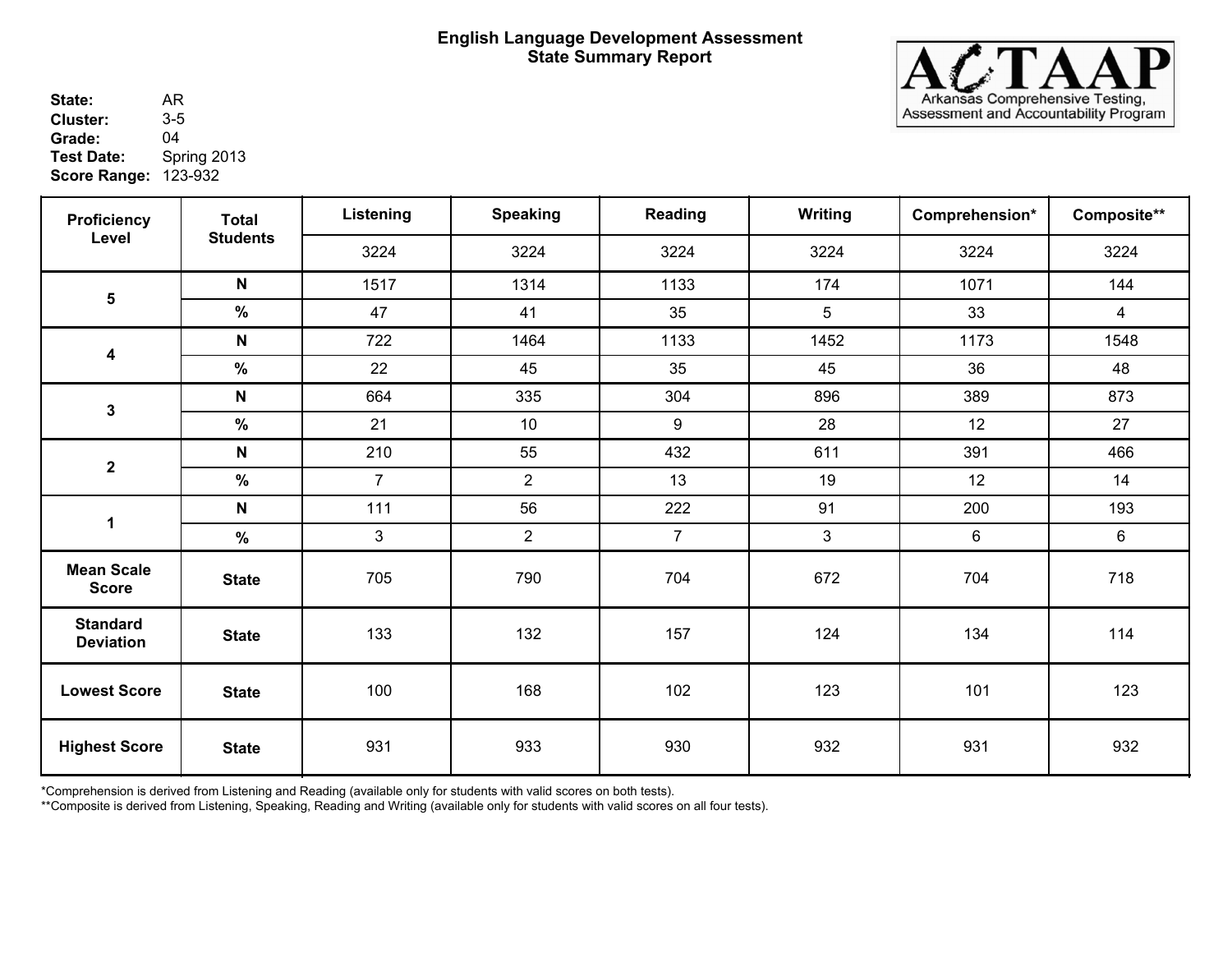

State: AR<br>Cluster: 3-5 **Score Range: 123-927** 2001 2002 2004 AR **Cluster:** 3-5<br>**Grade:** 05 **Grade:**<br>Test Date: **Test Date:** Spring 2013

| <b>Proficiency</b>                  | <b>Total</b>    | Listening      | <b>Speaking</b> | Reading | Writing      | Comprehension* | Composite**     |
|-------------------------------------|-----------------|----------------|-----------------|---------|--------------|----------------|-----------------|
| Level                               | <b>Students</b> | 3043           | 3043            | 3043    | 3043         | 3043           | 3043            |
|                                     | $\mathsf{N}$    | 1935           | 1504            | 1559    | 356          | 1517           | 318             |
| $\overline{\mathbf{5}}$             | $\%$            | 64             | 49              | 51      | 12           | 50             | 10 <sup>°</sup> |
|                                     | N               | 547            | 1219            | 877     | 1563         | 902            | 1697            |
| 4                                   | $\%$            | 18             | 40              | 29      | 51           | 30             | 56              |
| $\mathbf 3$                         | $\mathsf{N}$    | 351            | 211             | 195     | 659          | 252            | 614             |
|                                     | $\%$            | 12             | $\overline{7}$  | 6       | 22           | 8              | 20              |
| $\boldsymbol{2}$                    | $\mathsf{N}$    | 106            | 48              | 240     | 365          | 221            | 273             |
|                                     | $\%$            | 3              | $\overline{2}$  | 8       | 12           | $\overline{7}$ | 9               |
| $\mathbf 1$                         | N               | 104            | 61              | 172     | 100          | 151            | 141             |
|                                     | $\frac{0}{0}$   | $\mathfrak{S}$ | $\overline{2}$  | 6       | $\mathbf{3}$ | 5              | 5               |
| <b>Mean Scale</b><br><b>Score</b>   | <b>State</b>    | 752            | 809             | 749     | 708          | 751            | 755             |
| <b>Standard</b><br><b>Deviation</b> | <b>State</b>    | 138            | 134             | 155     | 133          | 136            | 118             |
| <b>Lowest Score</b>                 | <b>State</b>    | 100            | 168             | 102     | 123          | 101            | 123             |
| <b>Highest Score</b>                | <b>State</b>    | 931            | 933             | 930     | 932          | 931            | 927             |

\*Comprehension is derived from Listening and Reading (available only for students with valid scores on both tests).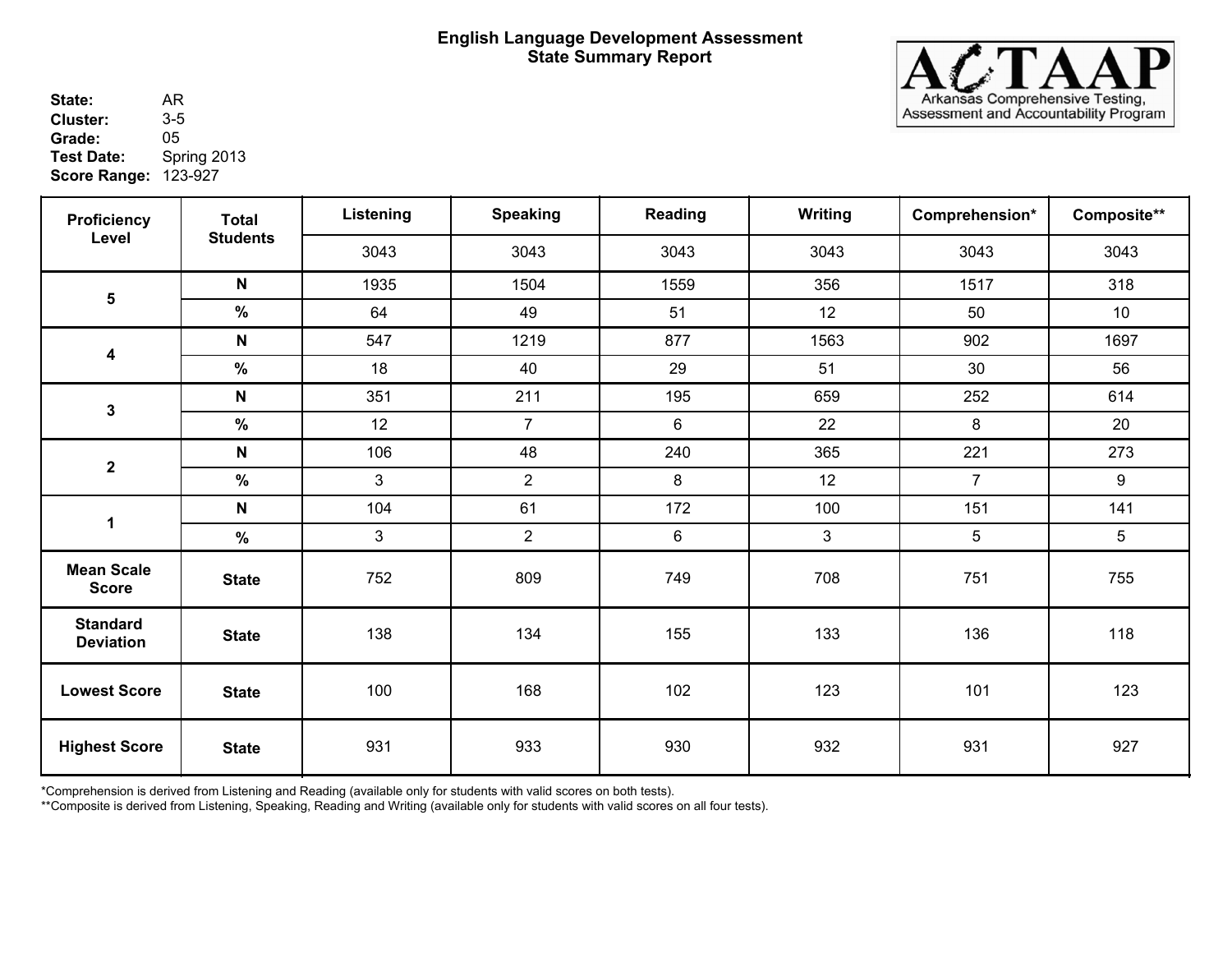

State: AR<br>Cluster: 6-8 137-933 **Score Range:** AR **Cluster:** 6-8<br>**Grade:** 06 **Grade:**<br>Test Date: **Test Date:** Spring 2013

| <b>Proficiency</b>                  | <b>Total</b>    | Listening      | <b>Speaking</b> | Reading | Writing        | Comprehension* | Composite**    |
|-------------------------------------|-----------------|----------------|-----------------|---------|----------------|----------------|----------------|
| Level                               | <b>Students</b> | 2596           | 2596            | 2596    | 2596           | 2596           | 2596           |
|                                     | $\mathsf{N}$    | 1276           | 1539            | 603     | 178            | 595            | 113            |
| $\overline{\mathbf{5}}$             | $\%$            | 49             | 59              | 23      | $\overline{7}$ | 23             | $\overline{4}$ |
|                                     | N               | 664            | 703             | 894     | 1161           | 896            | 1069           |
| 4                                   | $\%$            | 26             | 27              | 34      | 45             | 35             | 41             |
| $\mathbf 3$                         | $\mathsf{N}$    | 433            | 252             | 415     | 647            | 506            | 783            |
|                                     | $\%$            | 17             | 10              | 16      | 25             | 19             | 30             |
| $\boldsymbol{2}$                    | $\mathsf{N}$    | 110            | 56              | 484     | 427            | 415            | 449            |
|                                     | $\%$            | $\overline{4}$ | $\overline{2}$  | 19      | 16             | 16             | 17             |
| $\mathbf 1$                         | N               | 113            | 46              | 200     | 183            | 184            | 182            |
|                                     | $\frac{0}{0}$   | $\overline{4}$ | $\overline{2}$  | 8       | $\overline{7}$ | $\overline{7}$ | $\overline{7}$ |
| <b>Mean Scale</b><br><b>Score</b>   | <b>State</b>    | 789            | 841             | 703     | 730            | 746            | 766            |
| <b>Standard</b><br><b>Deviation</b> | <b>State</b>    | 127            | 128             | 160     | 124            | 133            | 113            |
| <b>Lowest Score</b>                 | <b>State</b>    | 112            | 171             | 113     | 150            | 113            | 137            |
| <b>Highest Score</b>                | <b>State</b>    | 942            | 934             | 934     | 936            | 938            | 933            |

\*Comprehension is derived from Listening and Reading (available only for students with valid scores on both tests).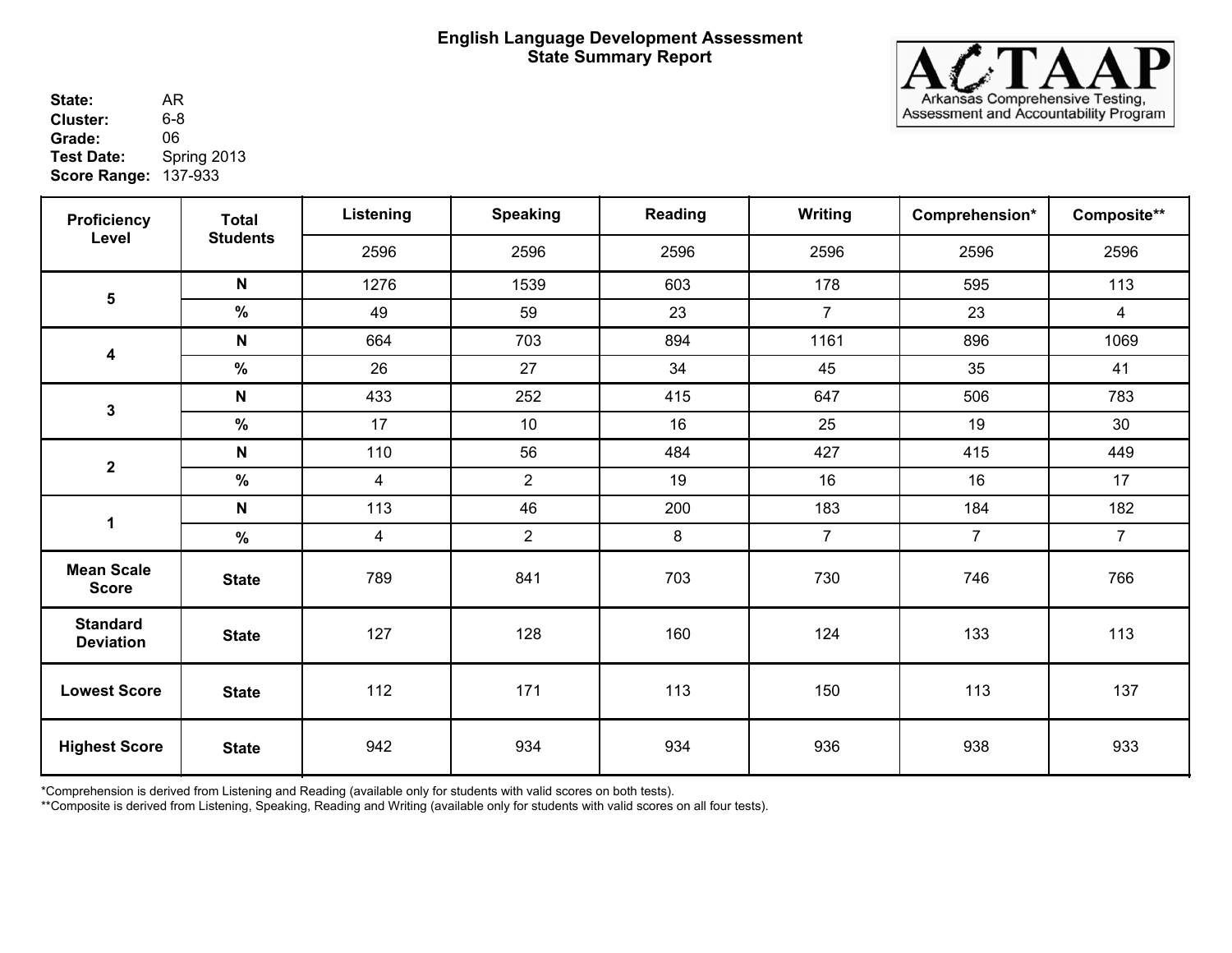

State: AR<br>Cluster: 6-8 137-937 **Score Range:** AR **Cluster:** 6-8<br>**Grade:** 07 Grade:<br>Test Date: **Test Date:** Spring 2013

| <b>Proficiency</b>                  | <b>Total</b>    | Listening      | <b>Speaking</b> | Reading | Writing          | Comprehension* | Composite**    |
|-------------------------------------|-----------------|----------------|-----------------|---------|------------------|----------------|----------------|
| Level                               | <b>Students</b> | 2460           | 2460            | 2460    | 2460             | 2460           | 2460           |
|                                     | $\mathsf{N}$    | 1447           | 1607            | 799     | 256              | 788            | 170            |
| $5\phantom{a}$                      | $\frac{9}{6}$   | 59             | 65              | 32      | 10               | 32             | $\overline{7}$ |
|                                     | $\mathsf{N}$    | 546            | 561             | 889     | 1251             | 898            | 1225           |
| $\overline{\mathbf{4}}$             | $\%$            | 22             | 23              | 36      | 51               | 37             | 50             |
| $\mathbf 3$                         | $\mathsf{N}$    | 299            | 170             | 284     | 512              | 340            | 636            |
|                                     | $\%$            | 12             | $\overline{7}$  | 12      | 21               | 14             | 26             |
| $\boldsymbol{2}$                    | $\mathsf{N}$    | 62             | 64              | 337     | 291              | 299            | 283            |
|                                     | %               | $\mathfrak{S}$ | $\mathbf{3}$    | 14      | 12               | 12             | 12             |
| $\mathbf 1$                         | N               | 106            | 58              | 151     | 150              | 135            | 146            |
|                                     | $\%$            | $\overline{4}$ | $\overline{2}$  | 6       | $\boldsymbol{6}$ | $\overline{5}$ | 6              |
| <b>Mean Scale</b><br><b>Score</b>   | <b>State</b>    | 812            | 852             | 739     | 754              | 776            | 790            |
| <b>Standard</b><br><b>Deviation</b> | <b>State</b>    | 127            | 133             | 160     | 128              | 134            | 116            |
| <b>Lowest Score</b>                 | <b>State</b>    | 112            | 171             | 113     | 150              | 113            | 137            |
| <b>Highest Score</b>                | <b>State</b>    | 942            | 934             | 934     | 936              | 938            | 937            |

\*Comprehension is derived from Listening and Reading (available only for students with valid scores on both tests).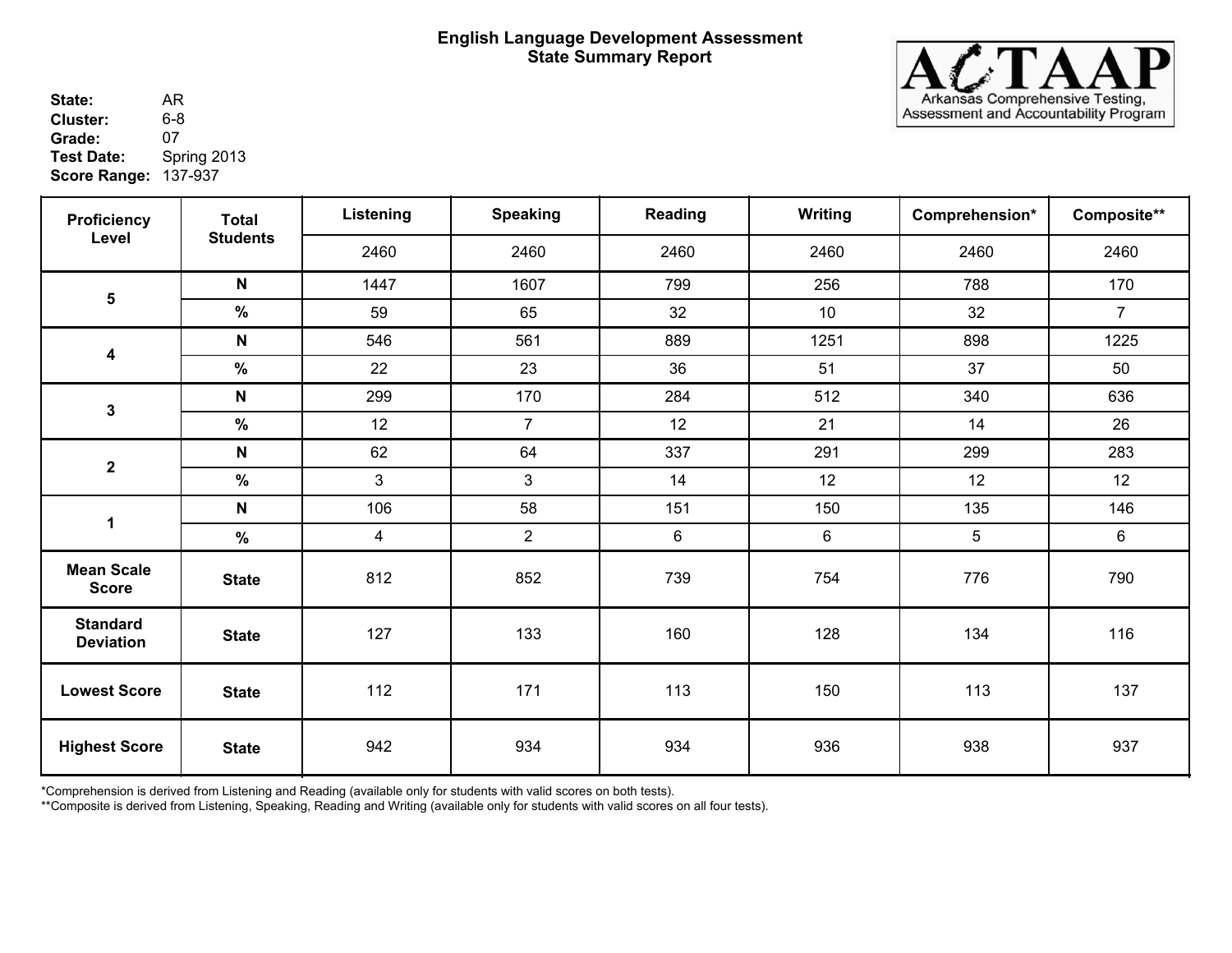

State: AR<br>Cluster: 6-8 137-937 **Score Range:** AR **Cluster:** 6-8<br>**Grade:** 08 **Grade:**<br>Test Date: **Test Date:** Spring 2013

| <b>Proficiency</b>                  | <b>Total</b>    | Listening      | <b>Speaking</b> | Reading | Writing | Comprehension* | Composite** |
|-------------------------------------|-----------------|----------------|-----------------|---------|---------|----------------|-------------|
| Level                               | <b>Students</b> | 2289           | 2289            | 2289    | 2289    | 2289           | 2289        |
|                                     | $\mathsf{N}$    | 1549           | 1470            | 903     | 349     | 897            | 263         |
| $5\phantom{a}$                      | $\frac{9}{6}$   | 68             | 64              | 39      | 15      | 39             | 11          |
|                                     | $\mathsf{N}$    | 375            | 504             | 805     | 1227    | 807            | 1239        |
| $\overline{\mathbf{4}}$             | $\%$            | 16             | 22              | 35      | 54      | 35             | 54          |
| $\mathbf 3$                         | $\mathsf{N}$    | 205            | 170             | 209     | 365     | 257            | 447         |
|                                     | $\%$            | $9\,$          | $\overline{7}$  | 9       | 16      | 11             | 20          |
| $\boldsymbol{2}$                    | $\mathsf{N}$    | 56             | 68              | 240     | 208     | 211            | 199         |
|                                     | %               | $\overline{2}$ | $\mathbf{3}$    | 10      | 9       | 9              | 9           |
| $\mathbf 1$                         | N               | 104            | 77              | 132     | 140     | 117            | 141         |
|                                     | $\%$            | 5              | $\mathbf{3}$    | 6       | 6       | $\overline{5}$ | 6           |
| <b>Mean Scale</b><br><b>Score</b>   | <b>State</b>    | 829            | 843             | 762     | 769     | 796            | 801         |
| <b>Standard</b><br><b>Deviation</b> | <b>State</b>    | 131            | 151             | 161     | 133     | 137            | 125         |
| <b>Lowest Score</b>                 | <b>State</b>    | 112            | 171             | 113     | 150     | 113            | 137         |
| <b>Highest Score</b>                | <b>State</b>    | 942            | 934             | 934     | 936     | 938            | 937         |

\*Comprehension is derived from Listening and Reading (available only for students with valid scores on both tests).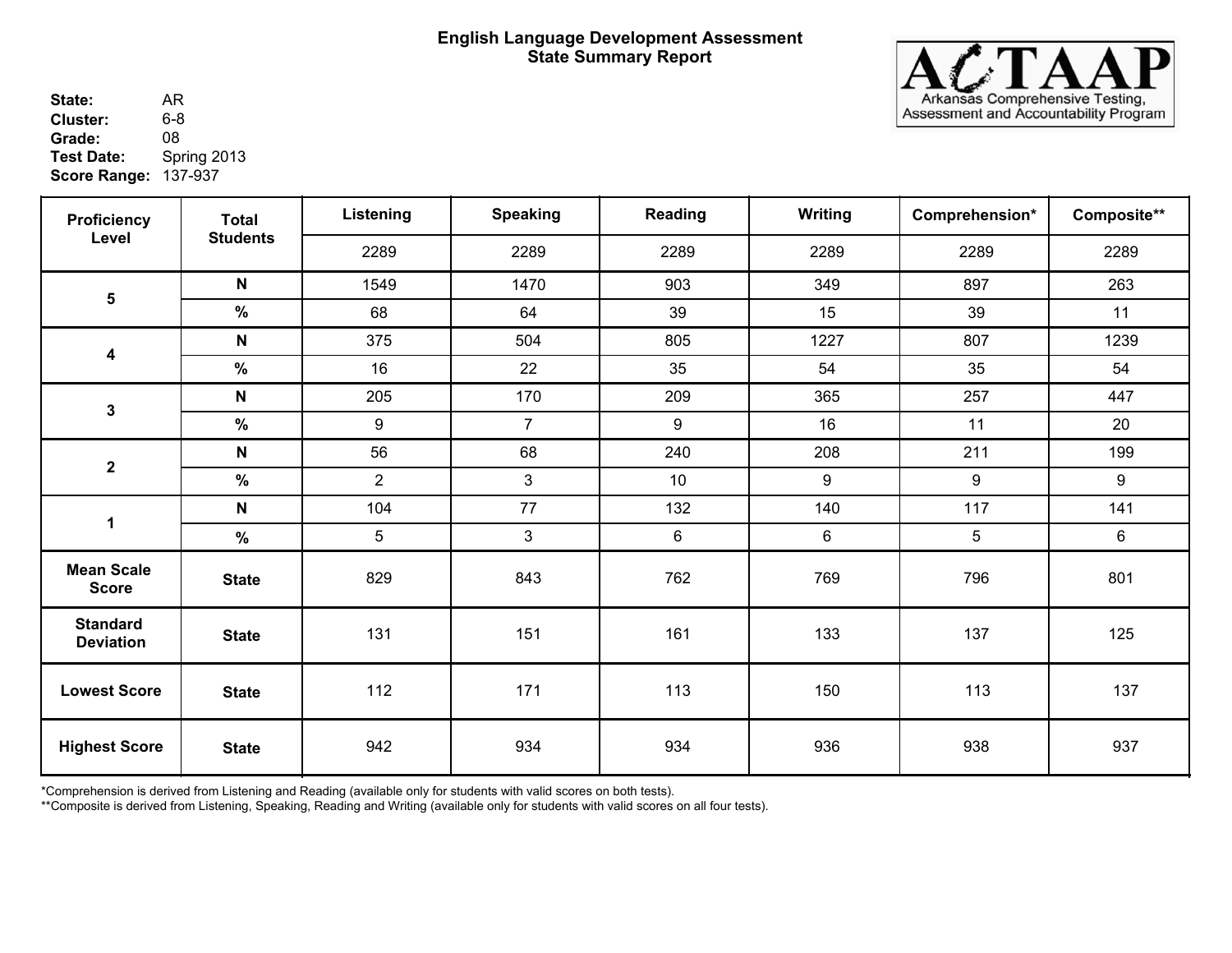

**State:** AR<br>**Cluster:** 9-12 146-945 **Score Range:** AR **Cluster:** 9-1<br> **Grade:** 09 **Grade:**<br>Test Date: **Test Date:** Spring 2013

| <b>Proficiency</b>                  | <b>Total</b>    | Listening       | <b>Speaking</b> | Reading | Writing | Comprehension* | Composite** |
|-------------------------------------|-----------------|-----------------|-----------------|---------|---------|----------------|-------------|
| Level                               | <b>Students</b> | 2045            | 2045            | 2045    | 2045    | 2045           | 2045        |
|                                     | $\mathsf{N}$    | 1022            | 1559            | 783     | 392     | 771            | 291         |
| $\overline{\mathbf{5}}$             | $\%$            | 50              | 76              | 38      | 19      | 38             | 14          |
|                                     | N               | 639             | 210             | 569     | 996     | 575            | 934         |
| 4                                   | $\%$            | 31              | 10              | 28      | 49      | 28             | 46          |
|                                     | $\mathsf{N}$    | 212             | 136             | 274     | 380     | 300            | 442         |
| $\mathbf 3$                         | $\%$            | 10              | $\overline{7}$  | 13      | 19      | 15             | 22          |
| $\boldsymbol{2}$                    | $\mathsf{N}$    | 74              | 42              | 200     | 168     | 209            | 219         |
|                                     | $\%$            | $\overline{4}$  | $\overline{2}$  | 10      | 8       | 10             | 11          |
| $\mathbf 1$                         | $\mathsf{N}$    | 98              | 98              | 219     | 109     | 190            | 159         |
|                                     | $\frac{9}{6}$   | $5\phantom{.0}$ | 5               | 11      | 5       | 9              | 8           |
| <b>Mean Scale</b><br><b>Score</b>   | <b>State</b>    | 810             | 869             | 764     | 749     | 787            | 798         |
| <b>Standard</b><br><b>Deviation</b> | <b>State</b>    | 132             | 141             | 164     | 140     | 139            | 123         |
| <b>Lowest Score</b>                 | <b>State</b>    | 119             | 225             | 123     | 116     | 121            | 146         |
| <b>Highest Score</b>                | <b>State</b>    | 950             | 945             | 950     | 933     | 950            | 945         |

\*Comprehension is derived from Listening and Reading (available only for students with valid scores on both tests).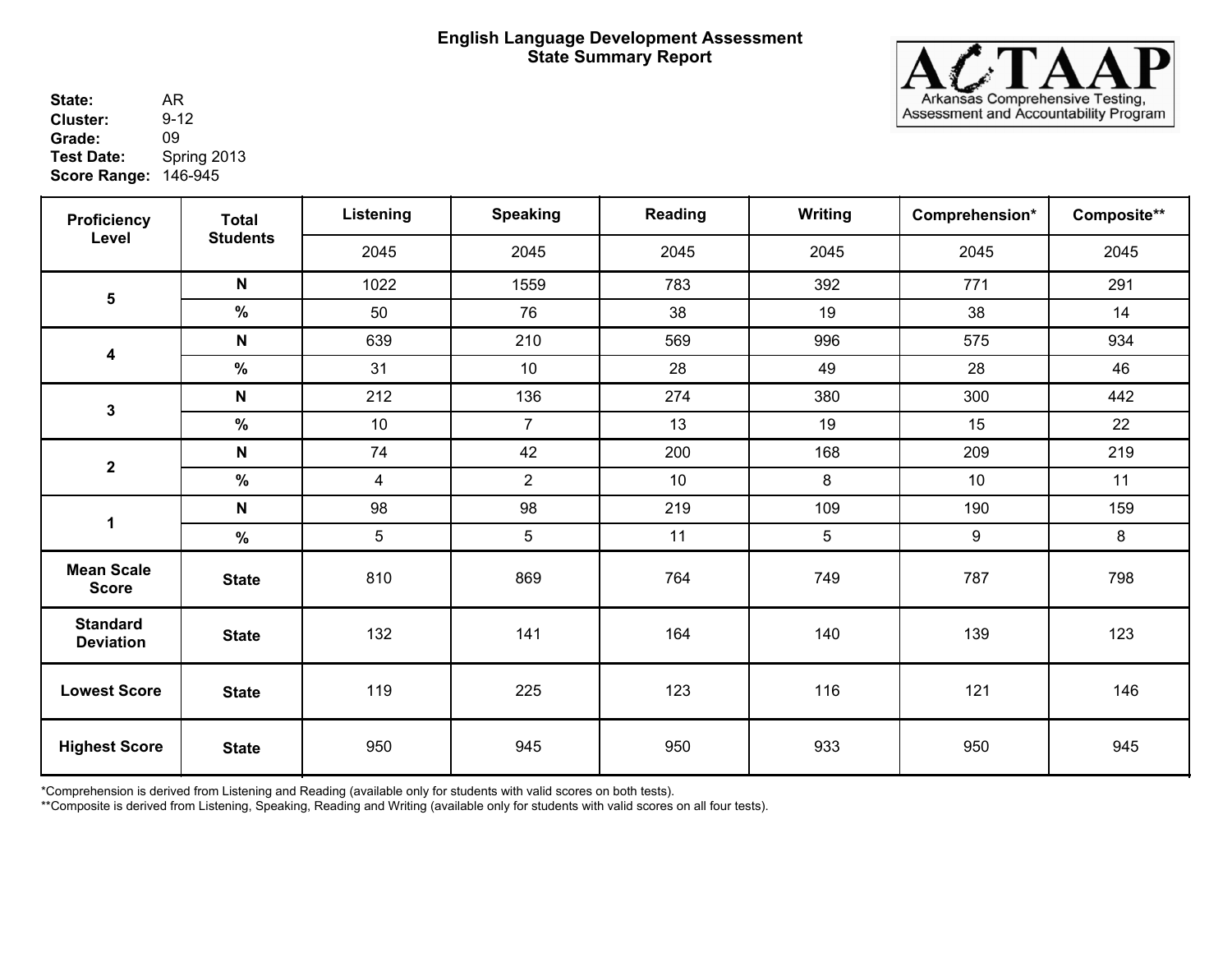

**State:** AR<br>**Cluster:** 9-12 146-945 **Score Range:** AR **Cluster:** 9-1<br> **Grade:** 10 **Grade:**<br>Test Date: **Test Date:** Spring 2013

| <b>Proficiency</b>                  | <b>Total</b>    | Listening      | <b>Speaking</b>  | Reading | Writing        | Comprehension* | Composite** |
|-------------------------------------|-----------------|----------------|------------------|---------|----------------|----------------|-------------|
| Level                               | <b>Students</b> | 1754           | 1754             | 1754    | 1754           | 1754           | 1754        |
|                                     | $\mathsf{N}$    | 838            | 1233             | 666     | 297            | 659            | 222         |
| $\overline{\mathbf{5}}$             | $\%$            | 48             | 70               | 38      | 17             | 38             | 13          |
|                                     | N               | 537            | 194              | 452     | 843            | 453            | 802         |
| $\boldsymbol{4}$                    | $\%$            | 31             | 11               | 26      | 48             | 26             | 46          |
| $\mathbf{3}$                        | N               | 181            | 164              | 218     | 314            | 242            | 340         |
|                                     | $\%$            | 10             | 9                | 12      | 18             | 14             | 19          |
| $\mathbf 2$                         | N               | 82             | 58               | 164     | 178            | 175            | 203         |
|                                     | $\%$            | 5              | 3                | 9       | 10             | 10             | 12          |
| $\mathbf 1$                         | N               | 116            | 105              | 254     | 122            | 225            | 187         |
|                                     | $\%$            | $\overline{7}$ | $\boldsymbol{6}$ | 14      | $\overline{7}$ | 13             | 11          |
| <b>Mean Scale</b><br><b>Score</b>   | <b>State</b>    | 799            | 852              | 751     | 738            | 775            | 785         |
| <b>Standard</b><br><b>Deviation</b> | <b>State</b>    | 142            | 151              | 177     | 145            | 150            | 135         |
| <b>Lowest Score</b>                 | <b>State</b>    | 119            | 225              | 123     | 116            | 121            | 146         |
| <b>Highest Score</b>                | <b>State</b>    | 950            | 945              | 950     | 933            | 950            | 945         |

\*Comprehension is derived from Listening and Reading (available only for students with valid scores on both tests).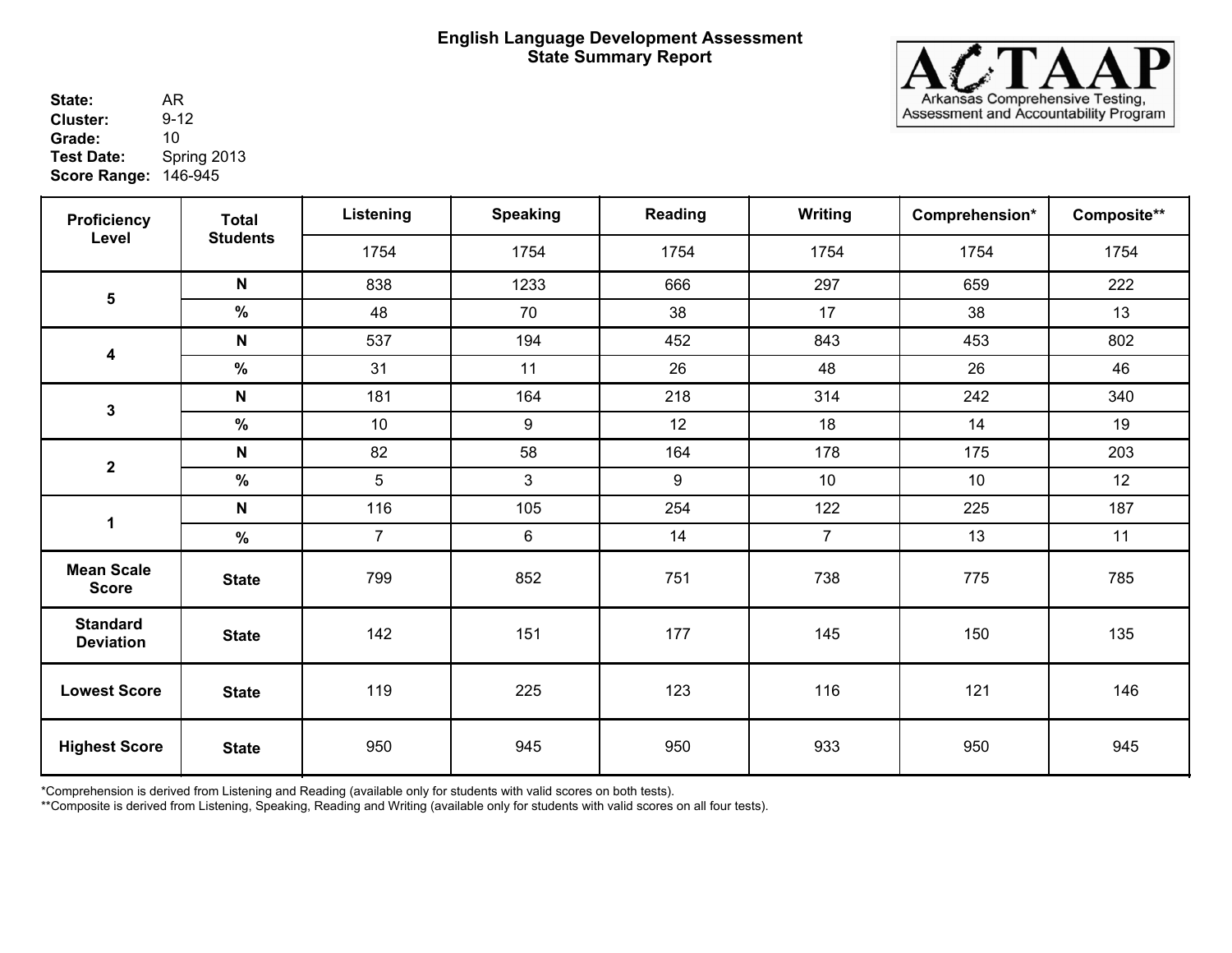

**State:** AR<br>**Cluster:** 9-12 146-945 **Score Range:** AR **Cluster:** Grade: 11<br>Test Date: Spr **Test Date:** Spring 2013

| <b>Proficiency</b><br>Level         | <b>Total</b>    | Listening      | <b>Speaking</b> | Reading | Writing                 | Comprehension* | Composite**     |
|-------------------------------------|-----------------|----------------|-----------------|---------|-------------------------|----------------|-----------------|
|                                     | <b>Students</b> | 1394           | 1394            | 1394    | 1394                    | 1394           | 1394            |
|                                     | $\mathsf{N}$    | 780            | 1039            | 649     | 309                     | 644            | 242             |
| $\overline{\mathbf{5}}$             | $\frac{9}{6}$   | 56             | 75              | 47      | 22                      | 46             | 17              |
|                                     | $\mathsf{N}$    | 378            | 147             | 344     | 689                     | 344            | 682             |
| $\overline{\mathbf{4}}$             | $\%$            | 27             | 11              | 25      | 49                      | 25             | 49              |
| $\mathbf{3}$                        | $\mathsf{N}$    | 135            | 142             | 152     | 218                     | 167            | 240             |
|                                     | $\%$            | 10             | 10              | 11      | 16                      | 12             | 17              |
| $\boldsymbol{2}$                    | $\mathsf{N}$    | 40             | 28              | 109     | 126                     | 119            | 139             |
|                                     | %               | $\mathfrak{S}$ | $\overline{2}$  | 8       | 9                       | 9              | 10 <sup>°</sup> |
| $\mathbf 1$                         | N               | 61             | 38              | 140     | 52                      | 120            | 91              |
|                                     | $\%$            | $\overline{4}$ | $\mathbf{3}$    | $10$    | $\overline{\mathbf{4}}$ | 9              | $\overline{7}$  |
| <b>Mean Scale</b><br><b>Score</b>   | <b>State</b>    | 819            | 874             | 785     | 764                     | 802            | 810             |
| <b>Standard</b><br><b>Deviation</b> | <b>State</b>    | 135            | 125             | 164     | 133                     | 141            | 119             |
| <b>Lowest Score</b>                 | <b>State</b>    | 119            | 225             | 123     | 116                     | 121            | 146             |
| <b>Highest Score</b>                | <b>State</b>    | 950            | 945             | 950     | 933                     | 950            | 945             |

\*Comprehension is derived from Listening and Reading (available only for students with valid scores on both tests).